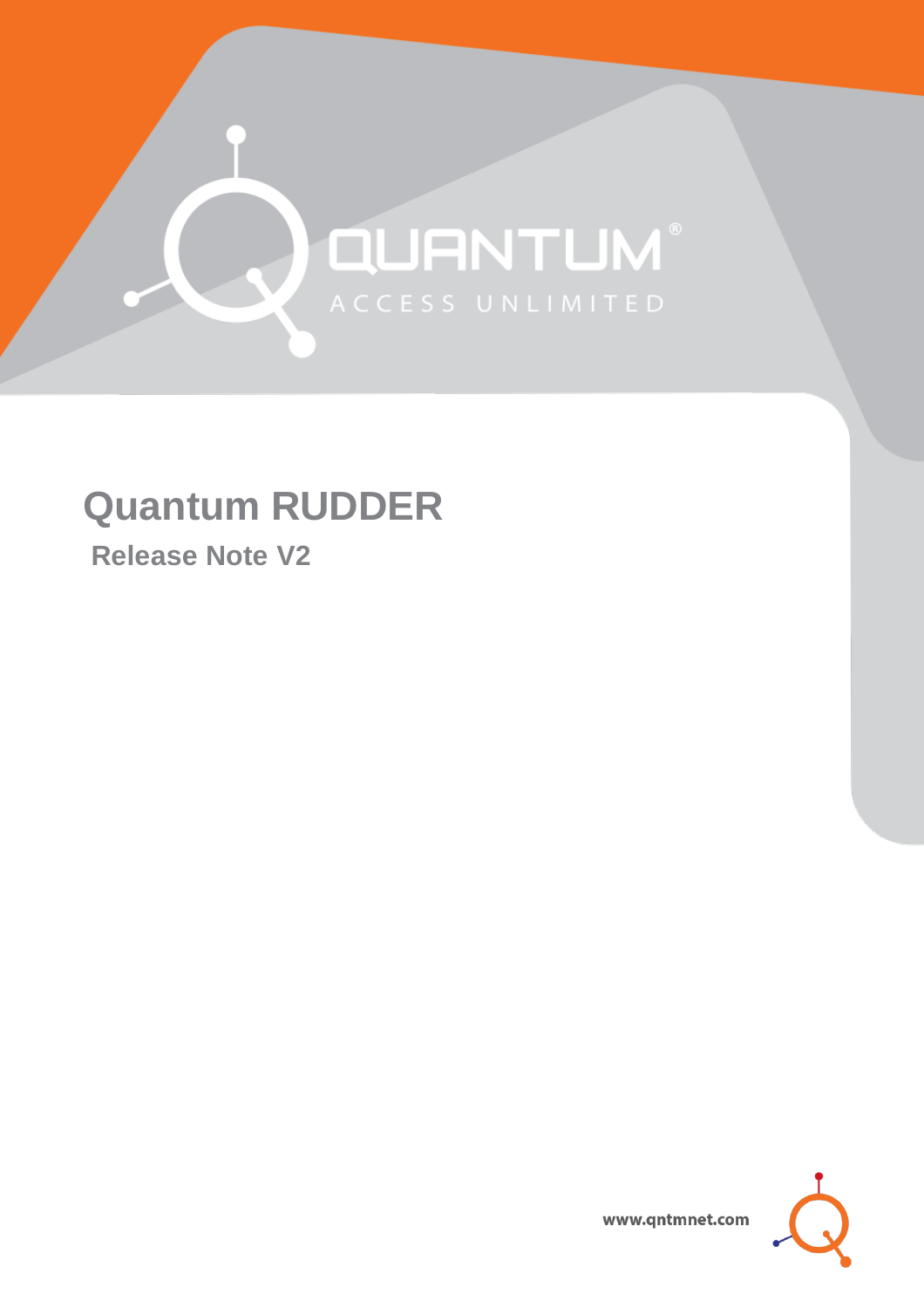# **Copyright Information**

Copyright & trademark specifications are subject to change without prior notice. Copyright © 2018 Quantum Networks (SG) Pte. Ltd. All Rights Reserved. Quantum Networks®& the logo are trademarks of Quantum Networks (SG) Pte. Ltd. Other brands or products mentioned may be trademarks or registered trademarks of their respective owners. Mentioned contents of this document can't be used, translated or transmitted in any form or by any means without taking prior written permission from Quantum Networks (SG) Pte. Ltd.

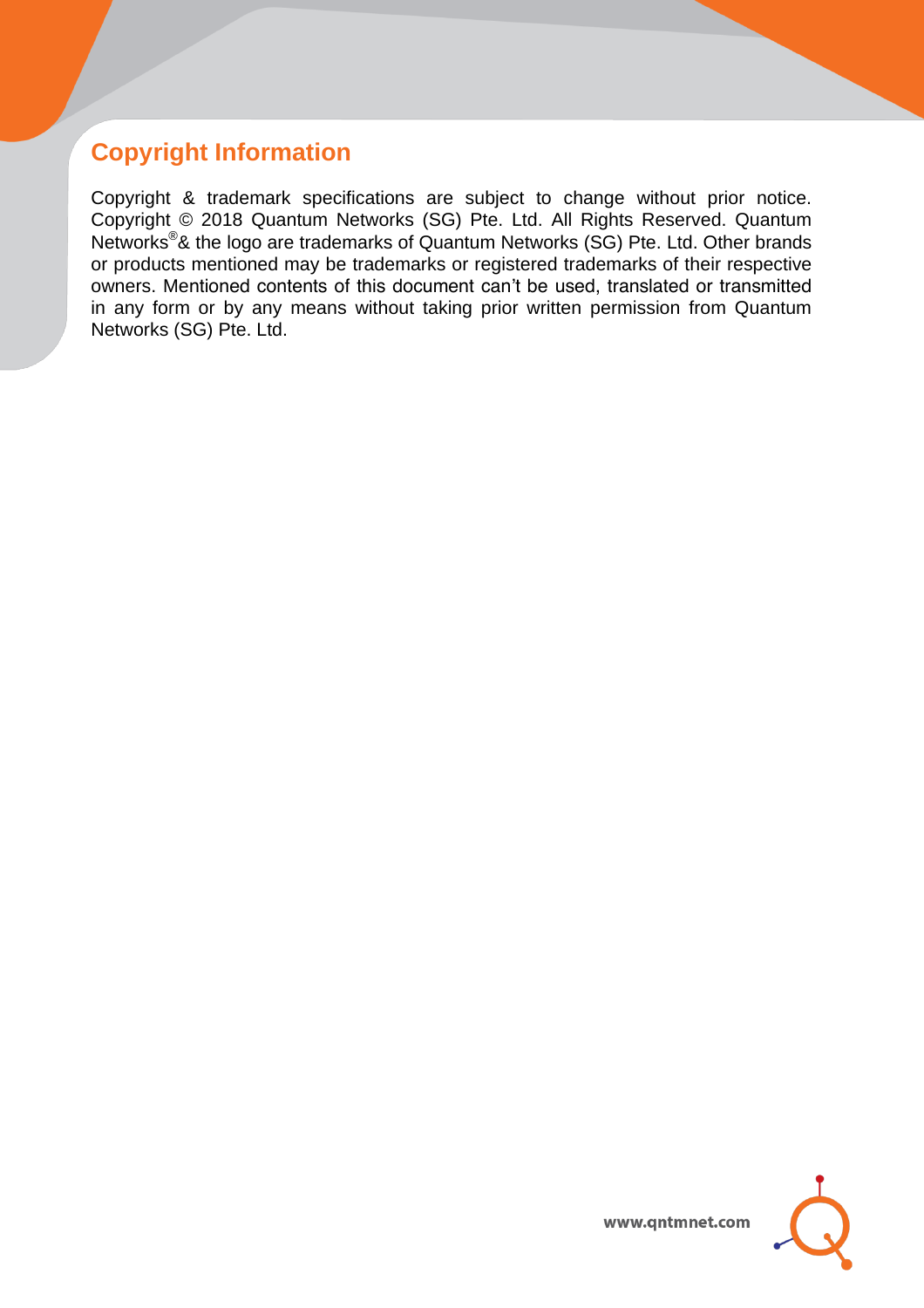# **Contents**

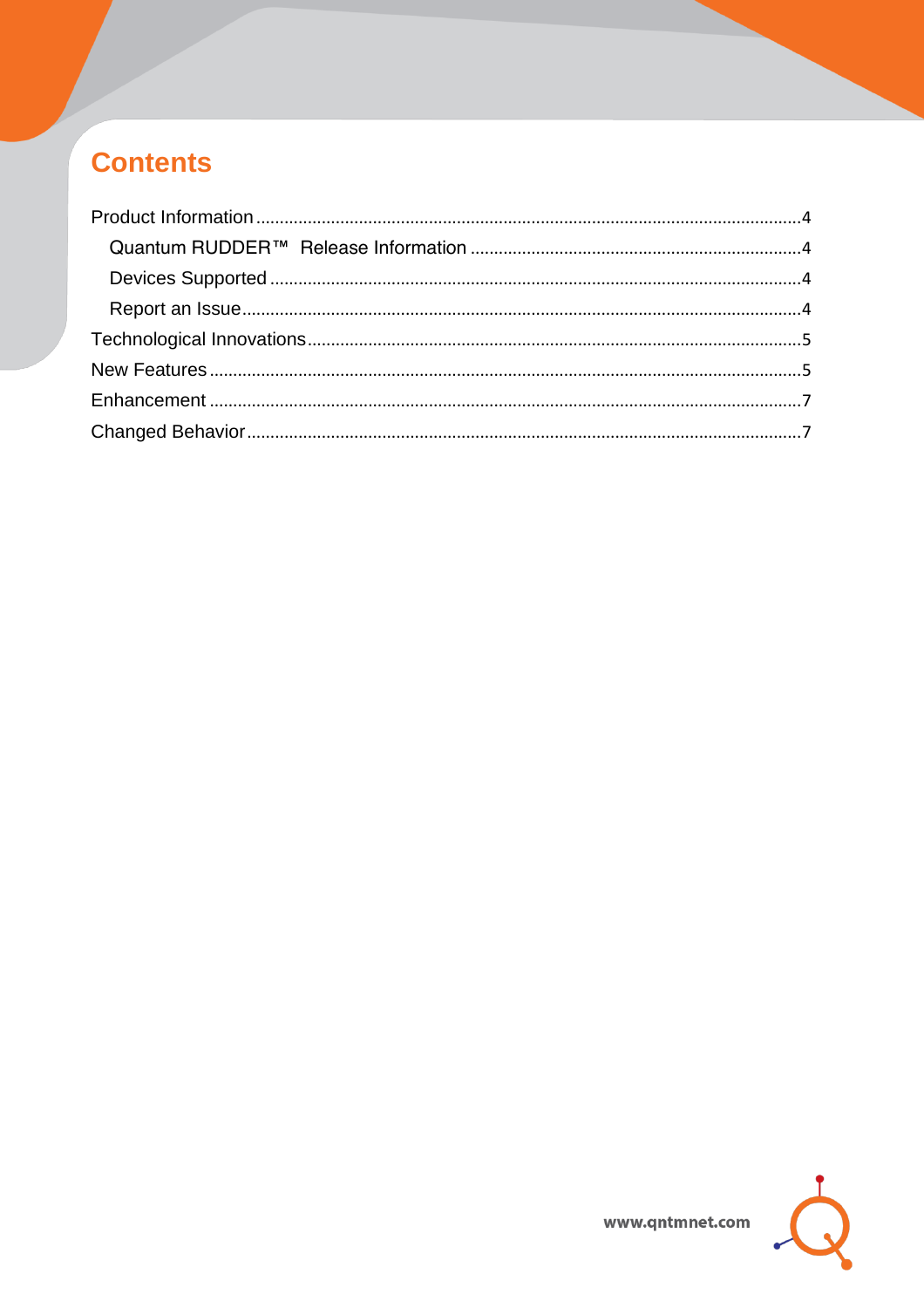# <span id="page-3-0"></span>**Product Information**

This topic summarizes product information of Quantum RUDDER™ Release Version 2.0.1

## <span id="page-3-1"></span>**Quantum RUDDER™ Release Information**

- Release Version 2.0.1
- Month of Release April 2022.

### <span id="page-3-2"></span>**Devices Supported**

Supported Quantum Networks Devices:

Access Points

- QN-I-200
- QN-I-220
- QN-H-220
- QN-I-210
- QN-I-270
- QN-I-470
- QN-O-230
- QN-O-230-N

#### **Gateway**

- QN-S-100
- QN-I-220S

Switch

- QN-SW225-24
- QN-SW225-24P
- QN-SW225-8
- QN-SW225-8P

#### <span id="page-3-3"></span>**Report an Issue**

If you are facing any difficulty or need technical assistance, contact [support@qntmnet.com](mailto:support@qntmnet.com) or call 18001231163.

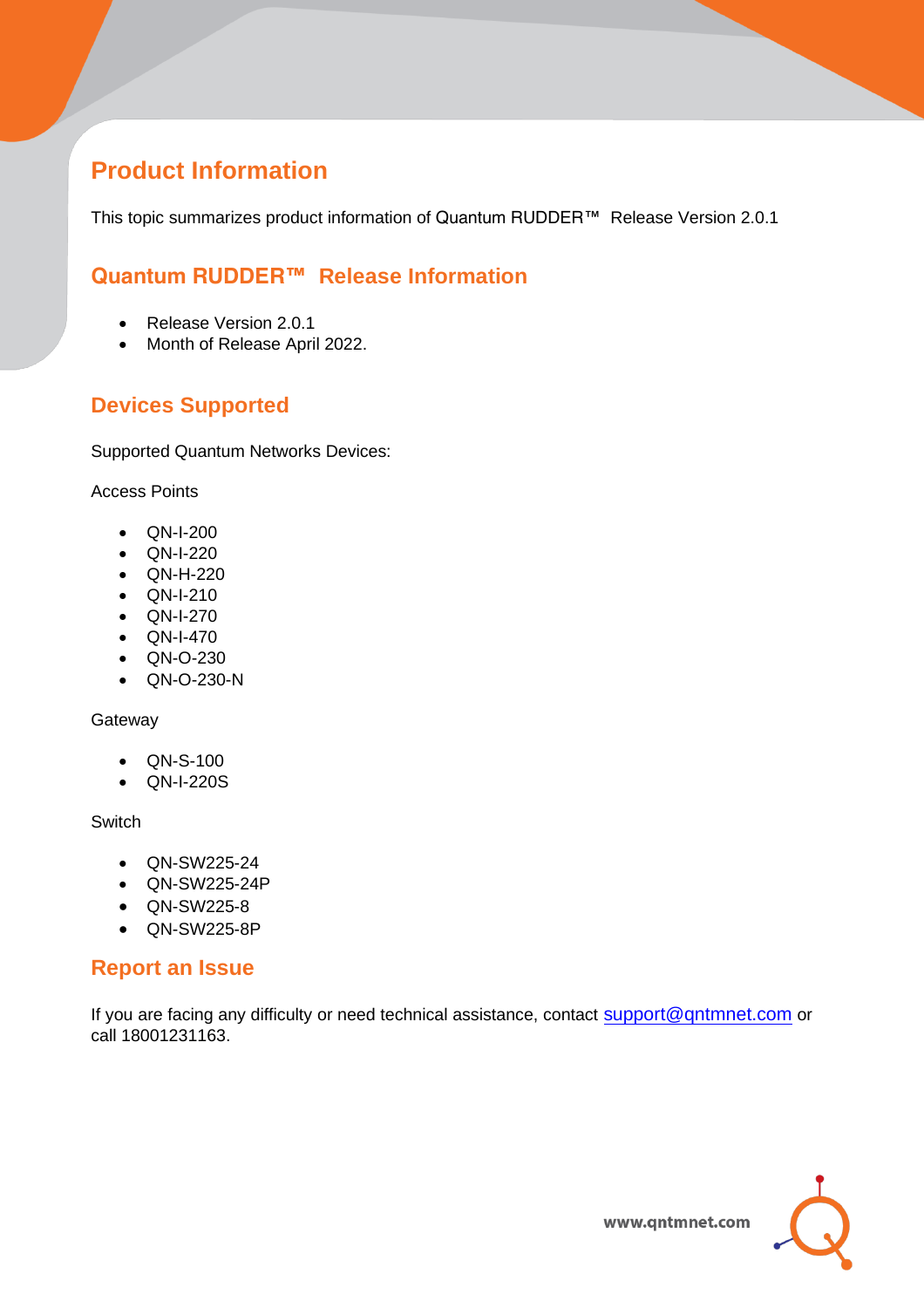This section provides a high-level overview of several key features introduced in the RUDDER cloud software release 2.0.1. This release introduces exciting new features along with technological innovations.

# <span id="page-4-0"></span>**Technological Innovations**

| Sr | <b>Features</b>                               | <b>Description</b>                                                                                                                                                                                                                                   |
|----|-----------------------------------------------|------------------------------------------------------------------------------------------------------------------------------------------------------------------------------------------------------------------------------------------------------|
|    | Micro-services Load-balancing<br>Architecture | Quantum RUDDER™ V2 now supports fully elastic load-balancing<br>clusters. This make RUDDER super-scalable with the ability to scale without<br>degradation of services.                                                                              |
|    | <b>Stronger Security Shield</b>               | Quantum RUDDER™ infrastructure beefed up the security to protect<br>against rogue attacks. Web application firewalls protect against many<br>different attacks including DDOS and BOT attacks.                                                       |
| 3  | Geographical Load Balancer                    | Quantum RUDDER™ V2 serves locations from the Quantum RUDDER™<br>server closest to your geographical location. This enhances the user<br>response time and faster page loads. If the geographical cluster is down, the<br>nearest cluster takes over. |

#### <span id="page-4-1"></span>**New Features**

| Sr. | <b>Enhancement</b>                      | <b>Description</b>                                                                                                                                                                                  |
|-----|-----------------------------------------|-----------------------------------------------------------------------------------------------------------------------------------------------------------------------------------------------------|
| 1   | MSP management                          | Managed Service Providers (MSPs) can manage multiple cloud<br>accounts under their accounts.                                                                                                        |
| 2   | Quantum Identity Manager                | Quantum Identity Management help create users and user groups with<br>respective policies that can be then assigned to Quantum services like<br>SECURE, SECURE+, and UnGrid as per the requirement. |
| 3   | Unified management                      | Unified management of all your networking components ranging from<br>Access Points to Switches to SD-WAN gateways.                                                                                  |
| 4   | Ease of user management                 | Allows admin to define user rights based on predefined roles as well<br>as custom roles.                                                                                                            |
| 5   | Account security - 2FA                  | Users can define two-factor authentication to secure their accounts.                                                                                                                                |
| 6   | Account settings - change Email         | Allows super admin to change the super admin Email address.                                                                                                                                         |
| 7   | WiFi mesh management                    | Wireless meshing supported.                                                                                                                                                                         |
| 8   | Web authentication                      | Supports secure user authentication method.                                                                                                                                                         |
| 9   | AD, LDAP & custom API<br>authentication | Provide a feature to integrate with AD, LDAP, and custom API for<br>authentication.                                                                                                                 |
| 10  | BSS rate / Management rate              | Supports selection of BSS min rate and management Tx rate.                                                                                                                                          |
| 11  | SSID inactivity timeout                 | The ideal wireless client will be disconnected after an inactivity<br>timeout.                                                                                                                      |
| 12  | Application filtering                   | Allows to block certain applications like WhatsApp, Zoom, etc.                                                                                                                                      |
| 13  | <b>URL</b> filtering                    | Block pre-configured URL-based traffic.                                                                                                                                                             |

www.qntmnet.com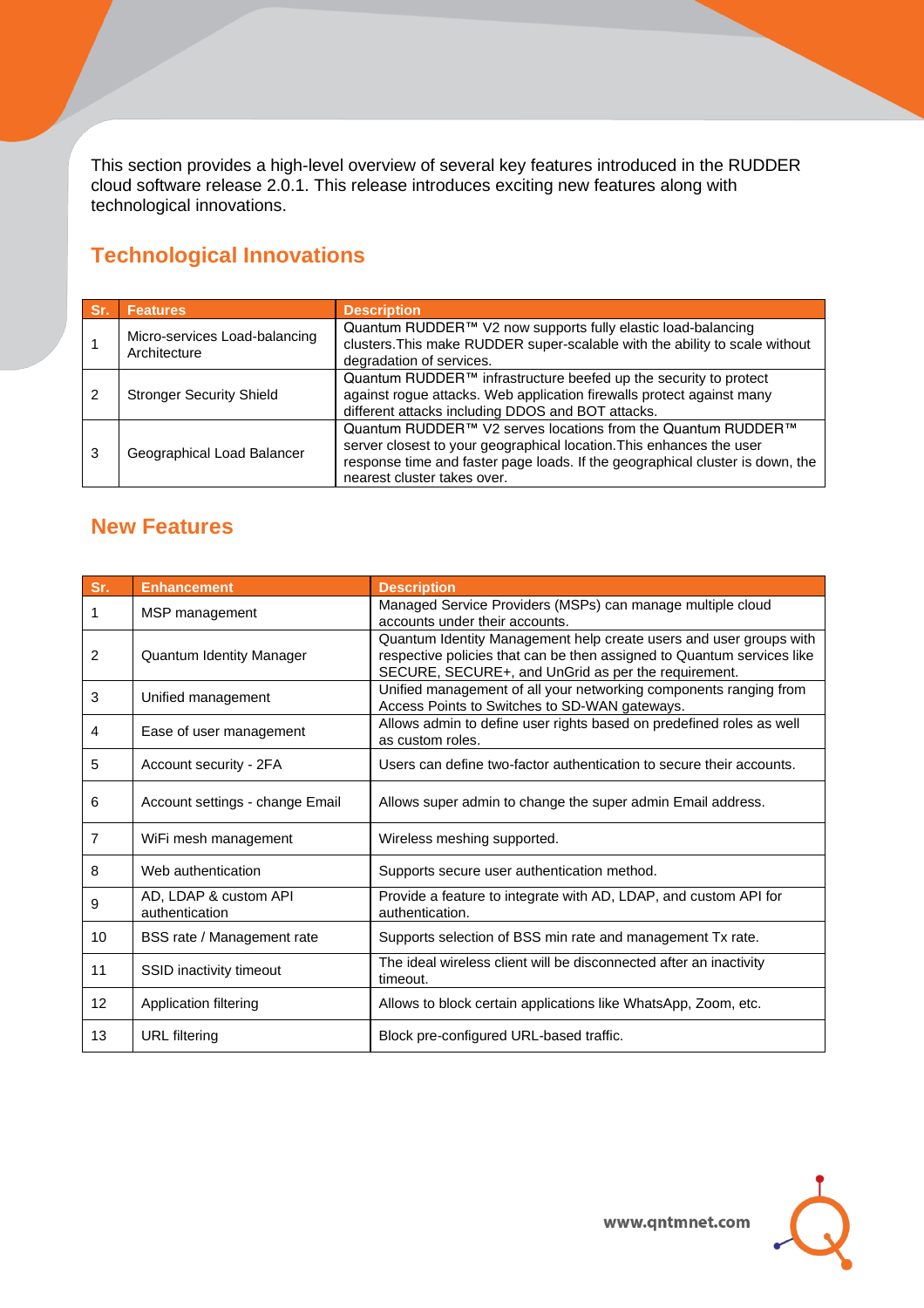| Sr. | <b>Enhancement</b>                          | <b>Description</b>                                                                                                                                                         |
|-----|---------------------------------------------|----------------------------------------------------------------------------------------------------------------------------------------------------------------------------|
| 14  | Operating system-based restriction          | Allows or deny wireless clients based on specific OS.                                                                                                                      |
| 15  | Band balancing                              | Balance client's load on radios by distributing clients between<br>the 2.4 GHz and 5 GHz radios.                                                                           |
| 16  | <b>Band steering</b>                        | Moderate: For a better WiFi experience, it Allows automatic<br>band selection based on coverage and throughput. Prefer 5<br>GHz: It forces the device to connect on 5 GHz. |
| 17  | Radio status management<br>(Enable/Disable) | Allows to Enable / Disable specific radio (2.4 GHz / 5 GHz).                                                                                                               |
| 18  | Guest access with external NAS              | Allows guest access by integrating 3 <sup>rd</sup> party NAS.                                                                                                              |
| 19  | Support for outdoor channel range           | Allows managing outdoor device channel.                                                                                                                                    |
| 20  | Channel block management                    | Users can define permitted / non-permitted channels.                                                                                                                       |
| 21  | Schedule and bulk reboot Access Point       | Admin can schedule a reboot for all Access Point or a single<br>AP at a particular time.                                                                                   |
| 22  | Ease of LED management                      | LED status can be managed by the Access Point group.                                                                                                                       |
| 23  | Quantum SECURE+ MAC+OS based<br>policy      | Define MAC+OS based device access policy under Quantum<br>SECURE+.                                                                                                         |
| 24  | Ease of notification management             | Admin can manage notification parameters.                                                                                                                                  |
| 25  | <b>DHCP</b> service                         | DHCP service run in bridge mode Access Point.                                                                                                                              |
| 26  | Bandwidth saver mode                        | Allows Enable / Disable client statistics data transfer from<br>device to RUDDER.                                                                                          |
| 27  | Access Point placement tools                | Allows locating Access Point by uploading floor map and with<br>outdoor map.                                                                                               |
| 28  | Diagnostic tools                            | Helps to do basic remote troubleshoot like traceroute, ping,<br>nslookup, etc.                                                                                             |
| 29  | Device onboard journey                      | Track device onboarding journey with status and logs.                                                                                                                      |
| 30  | WAN failover management                     | Allows defining primary and secondary WAN sources.                                                                                                                         |
| 31  | Global time zone & site-wise timezone       | Allows defining reporting timezone.                                                                                                                                        |
| 32  | Physical port and wireless band status      | Will display the port status whether it is plugged / unplugged,<br>port speed, and status of the wireless band.                                                            |